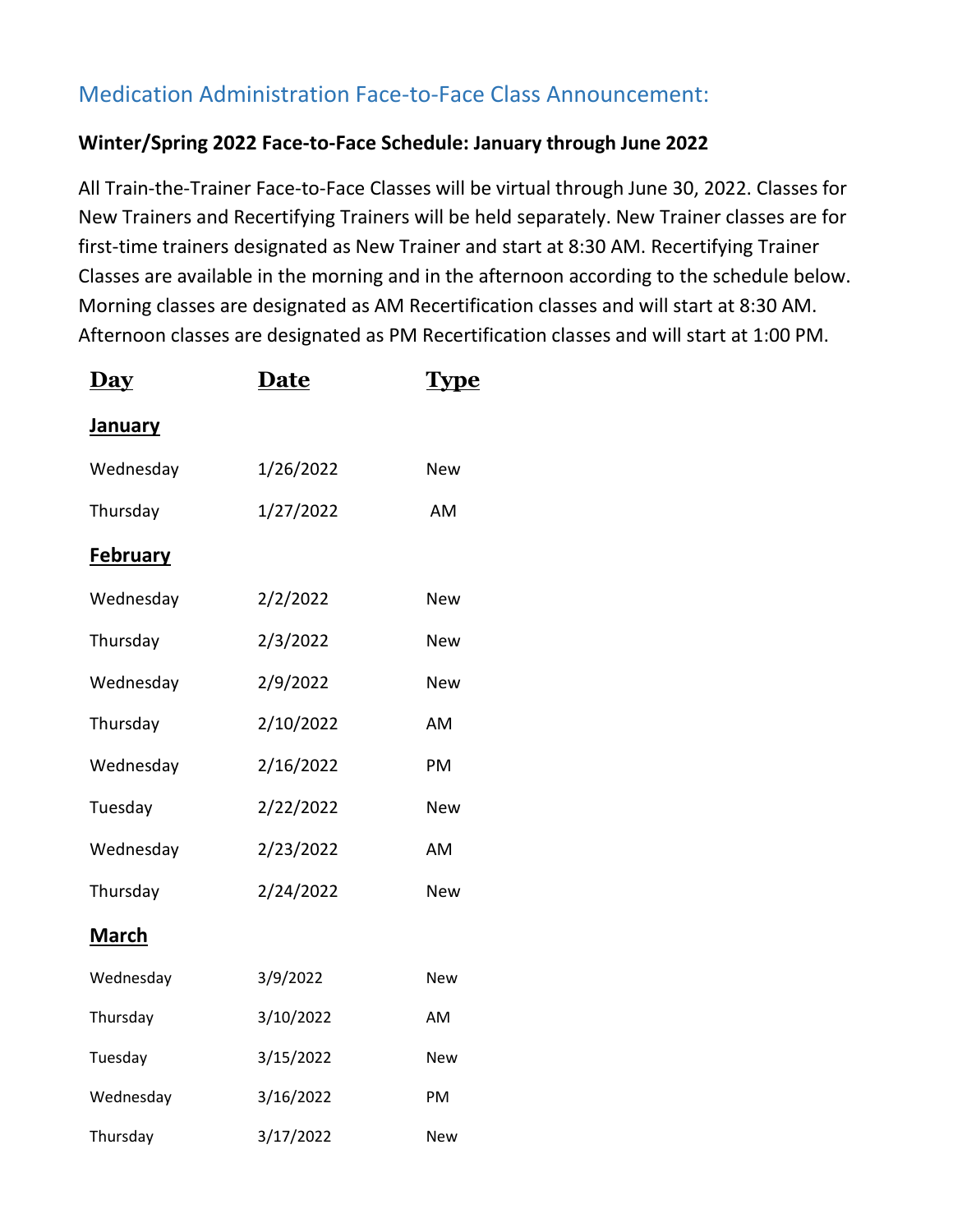| <u>Day</u>   | Date      | <b>Type</b> |
|--------------|-----------|-------------|
| <u>March</u> |           |             |
| Wednesday    | 3/23/2022 | <b>New</b>  |
| Wednesday    | 3/30/2022 | AM          |
| Thursday     | 3/31/2022 | New         |
| <u>April</u> |           |             |
| Tuesday      | 4/12/2022 | New         |
| Wednesday    | 4/13/2022 | AM          |
| Thursday     | 4/14/2022 | New         |
| Tuesday      | 4/26/2022 | New         |
| Wednesday    | 4/27/2022 | AM          |
| Thursday     | 4/28/2022 | PM          |
| <u>May</u>   |           |             |
| Tuesday      | 5/10/2022 | <b>New</b>  |
| Wednesday    | 5/11/2022 | AM          |
| Thursday     | 5/12/2022 | New         |
| Wednesday    | 5/18/2022 | New         |
| Thursday     | 5/19/2022 | PM          |
| Tuesday      | 5/24/2022 | <b>New</b>  |
| Wednesday    | 5/25/2022 | AM          |
| Thursday     | 5/26/2022 | <b>New</b>  |
| <u>June</u>  |           |             |

| Tuesday   | 6/7/2022 | New |
|-----------|----------|-----|
| Wednesday | 6/8/2022 | AM  |
| Thursday  | 6/9/2022 | New |